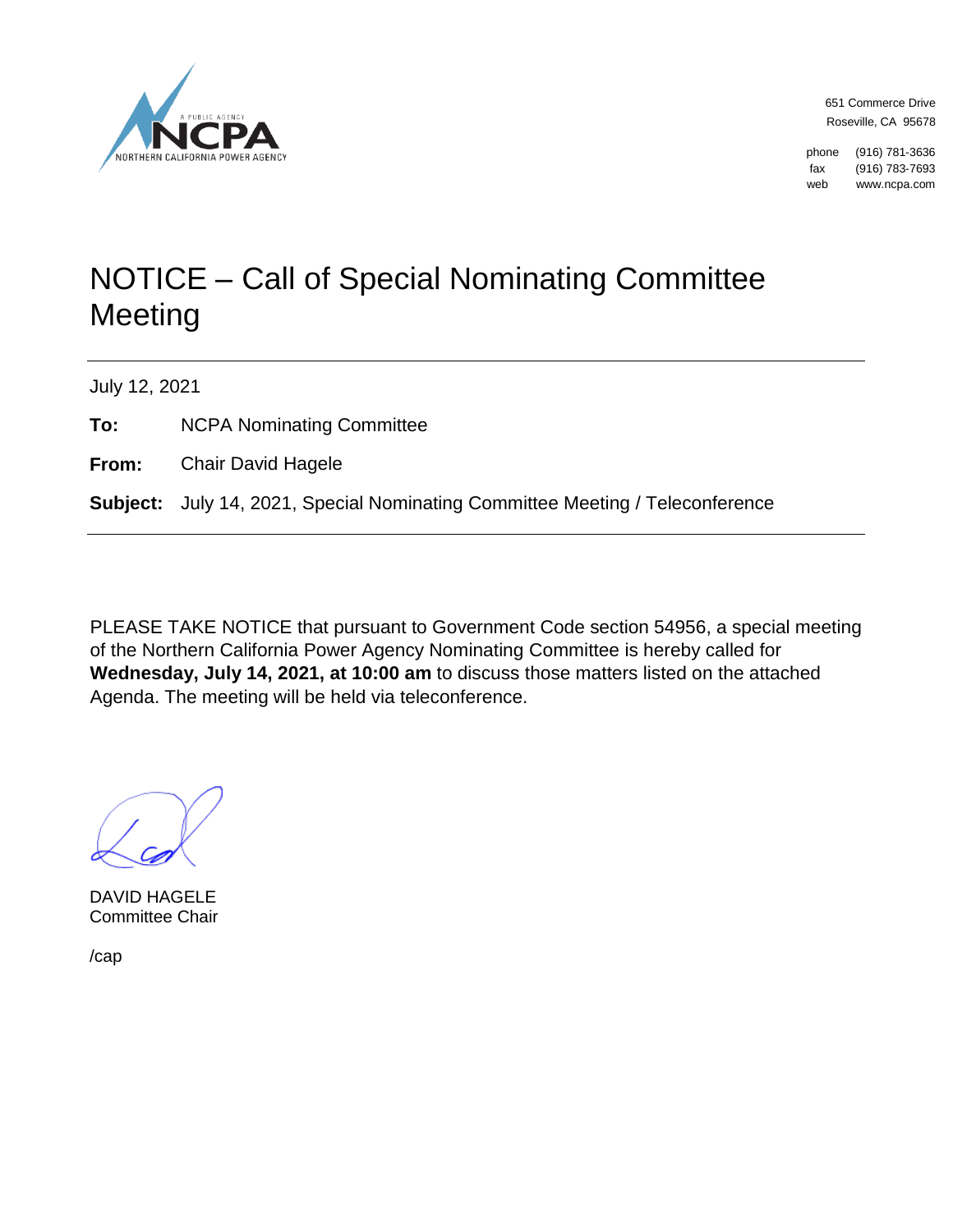

651 Commerce Drive Roseville, CA 95678

phone (916) 781-3636 fax (916) 783-7693 web www.ncpa.com

# Agenda – Special Committee Meeting

**Date:** July 14, 2021

**Subject: NCPA Special Nominating Committee Meeting / Teleconference Meeting Location:** NCPA, 651 Commerce Drive, Roseville, California 95678 **Time**: **10:00 am**

**This meeting is being held in accordance with the Brown Act as currently in effect under the State Emergency Act, Governor Gavin Newsom's Emergency Declaration related to COVID-19, and Governor Newsom's Executive Order N-08-21 issued June 11, 2021, that allows attendance by NCPA Commissioners, staff and the public to participate and conduct the meeting by teleconference.**

**You may participate in the meeting via teleconference by:**

**Zoom Link:** <https://zoom.us/j/97652500942> **Meeting ID: 976 5250 0942 Dial: 1 669-900-6833**

- 1. *Call Meeting to Order, Introductions and Roll Call*
- 2. *Approve minutes of the June 11, 2020, and the November 18, 2020, Special Nominating Committee Meetings*

### **PUBLIC FORUM**

Any member of the public who desires to address the NCPA Nominating Committee on any item considered by the Nominating Committee at this meeting before or during the Nominating Committee's consideration of that item shall so advise the Chair and shall thereupon be given an opportunity to do so. Any member of the public who desires to address the NCPA Nominating Committee on any item within the jurisdiction of the Nominating Committee and not listed on the Agenda may do so at this time.